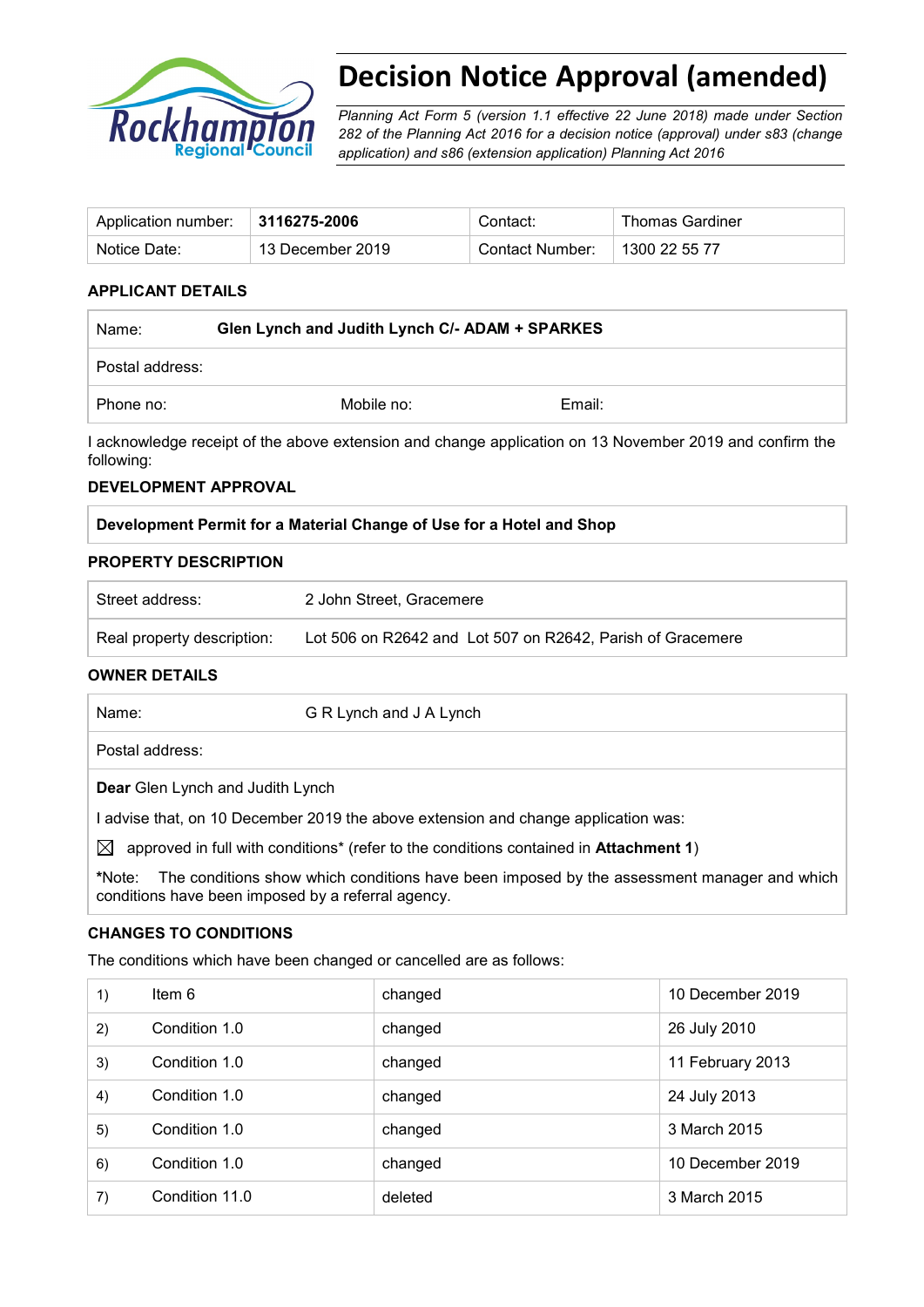| -8) | Condition 12.0 | deleted | 3 March 2015 |
|-----|----------------|---------|--------------|
| -9) | Note 1         | new     | 3 March 2015 |

#### **1. DETAILS OF THE APPROVAL**

|                                                                                                                                                                                                        | <b>Development</b><br><b>Permit</b> | Preliminary<br>Approval |
|--------------------------------------------------------------------------------------------------------------------------------------------------------------------------------------------------------|-------------------------------------|-------------------------|
| Development assessable under the planning scheme, superseded<br>planning scheme, a temporary local planning instrument, a master<br>plan or a preliminary approval which includes a variation approval | $\times$                            |                         |
| - Material Change of use                                                                                                                                                                               |                                     |                         |

#### **2. CONDITIONS**

This approval is subject to the conditions in Attachment 1.

## **3. FURTHER DEVELOPMENT PERMITS REQUIRED**

Please be advised that the following development permits are required to be obtained before the development can be carried out:

| Type of development permit required | Subject of the required development permit |
|-------------------------------------|--------------------------------------------|
| <b>Operational Works</b>            | Sewer Works                                |
|                                     | Stormwater Works                           |
|                                     | <b>Landscaping Works</b>                   |
| <b>Building Works</b>               |                                            |
| Plumbing and Drainage Works         |                                            |

## **4. REFERRAL AGENCIES**

The following Referral Agencies were activated by this application.

| For an application<br>involving                         | Name of agency                                                                                                                              | <b>Status</b> | <b>Address</b>                                                              |
|---------------------------------------------------------|---------------------------------------------------------------------------------------------------------------------------------------------|---------------|-----------------------------------------------------------------------------|
| <b>MATERIAL CHANGE OF USE</b>                           |                                                                                                                                             |               |                                                                             |
| On land contiguous to a<br><b>State-controlled road</b> | Department of State<br>Development, Infrastructure<br>and Planning<br><b>Rockhampton SARA</b><br>(Previously -<br>Department of Main Roads) | Concurrence   | PO Box 113, Rockhampton<br>Qld 4700<br>RockhamptonSARA@dsdip<br>.qld.gov.au |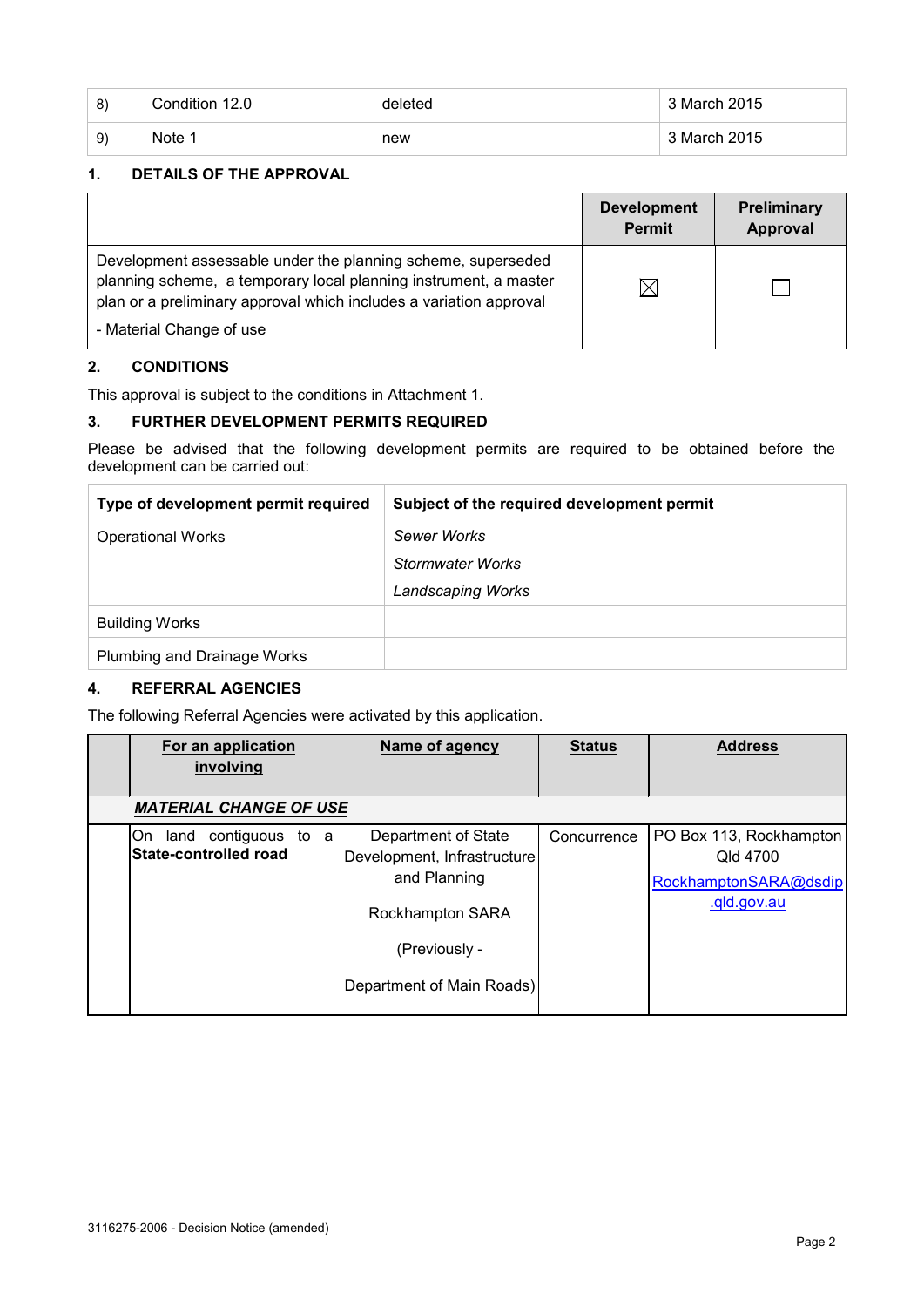#### **5. THE APPROVED PLANS**

| The approved development must be completed and maintained generally in accordance with the |  |  |  |  |  |
|--------------------------------------------------------------------------------------------|--|--|--|--|--|
| approved drawings and documents:                                                           |  |  |  |  |  |

| <b>Plan/Document Name</b>  | <b>Plan Number</b> | Dated         |
|----------------------------|--------------------|---------------|
| Site Plan                  | DA1.01, Issue A    | 15 March 2013 |
| Ground Floor - Area Plan   | DA2.01, Issue A    | 15 March 2013 |
| First Floor - Area Plan    | DA2.02, Issue A    | 15 March 2013 |
| Ground Floor Plan (part 1) | DA2.04, Issue A    | 15 March 2013 |
| Ground Floor Plan (part 2) | DA2.05, Issue A    | 15 March 2013 |
| First Floor Plan           | DA2.06, Issue A    | 15 March 2013 |
| Elevations 1               | DA3.01, Issue A    | 15 March 2013 |
| Elevations 2               | DA3.02, Issue A    | 15 March 2013 |

#### **6. CURRENCY PERIOD FOR THE APPROVAL**

The currency period for this Development Permit expires on 13 February 2024.

## **7. STATEMENT OF REASONS**

| <b>Description of the</b><br>development   | The proposed development is for a Minor Change and Extension to the<br>Currency Period to Development Permit AF-31-16.275 for a Material<br>Change of Use for a Hotel and Shop                                                                                                                                                                                         |  |  |
|--------------------------------------------|------------------------------------------------------------------------------------------------------------------------------------------------------------------------------------------------------------------------------------------------------------------------------------------------------------------------------------------------------------------------|--|--|
| <b>Reasons for Decision</b>                | The proposed use does not compromise the strategic framework in<br>a)<br>the Rockhampton Region Planning Scheme 2015;                                                                                                                                                                                                                                                  |  |  |
|                                            | b)<br>Assessment of the development against the relevant zone purpose,<br>planning scheme codes and planning scheme policies demonstrates<br>that the proposed development will not cause significant adverse<br>impacts on the surrounding natural environment, built environment<br>and infrastructure, community facilities, or local character and<br>amenity; and |  |  |
|                                            | The proposed development does not compromise the relevant State<br>C)<br>Planning Policy.                                                                                                                                                                                                                                                                              |  |  |
| <b>Assessment Benchmarks</b>               | The proposed development was assessed against the following<br>assessment benchmarks:                                                                                                                                                                                                                                                                                  |  |  |
|                                            | District Centre Zone Code;                                                                                                                                                                                                                                                                                                                                             |  |  |
|                                            | Access, Parking and Transport Code;                                                                                                                                                                                                                                                                                                                                    |  |  |
|                                            | Landscape Code;                                                                                                                                                                                                                                                                                                                                                        |  |  |
|                                            | Stormwater Management Code;                                                                                                                                                                                                                                                                                                                                            |  |  |
|                                            | Waste Management Code; and                                                                                                                                                                                                                                                                                                                                             |  |  |
|                                            | Water and Sewer Code.                                                                                                                                                                                                                                                                                                                                                  |  |  |
| <b>Matters prescribed by</b><br>regulation | The State Planning Policy - Part $E_i$<br>(i)<br>(ii) The Central Queensland Regional Plan;                                                                                                                                                                                                                                                                            |  |  |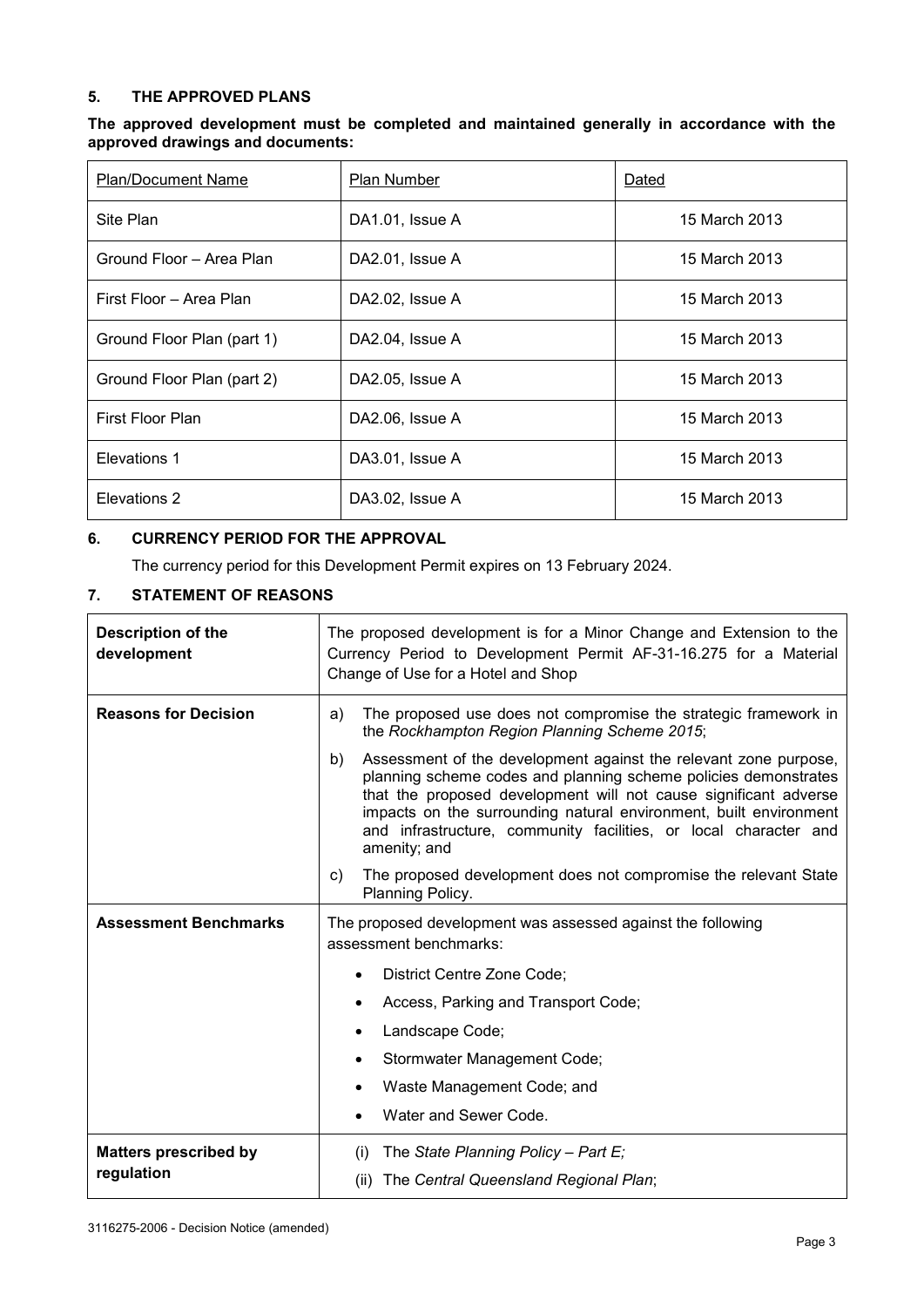| (iii) The Rockhampton Region Planning Scheme 2015;                              |
|---------------------------------------------------------------------------------|
| (iv) The common material, being the material submitted with the<br>application. |

#### **8. RIGHTS OF APPEAL**

The rights of an applicant to appeal to a tribunal or the Planning and Environment Court against a decision about a development application are set out in chapter 6, part 1 of the *Planning Act 2016*. For particular applications, there may also be a right to make an application for a declaration by a tribunal (see chapter 6, part 2 of the *Planning Act 2016).*

#### *Appeal by an applicant*

An applicant for a development application may appeal to the Planning and Environment Court against the following:

- the refusal of all or part of the development application
- a provision of the development approval
- the decision to give a preliminary approval when a development permit was applied for
- a deemed refusal of the development application.

An applicant may also have a right to appeal to the Development tribunal. For more information, see schedule 1 of the *Planning Act 2016*.

The timeframes for starting an appeal in the Planning and Environment Court are set out in section 229 of the *Planning Act 2016*.

**Attachment 2** is an extract from the *Planning Act 2016* that sets down the applicant's appeal rights and the appeal rights of a submitter.

#### **9. WHEN THE DEVELOPMENT APPROVAL TAKES EFFECT**

This development approval takes effect:

From the time the decision notice is given  $-$  if there is no submitter and the applicant does not appeal the decision to the court.

Or

When the submitter's appeal period ends  $-$  if there is a submitter and the applicant does not appeal the decision to the court.

Or

Subject to the decision of the court, when the appeal is finally decided  $-$  if an appeal is made to the court.

#### **10. ORIGINAL DECISION ASSESSMENT MANAGER**

| Name: Tarnya Fitzgibbon<br><b>COORDINATOR</b><br><b>DEVELOPMENT ASSESSMENT</b> | Date: 14 February 2007 |
|--------------------------------------------------------------------------------|------------------------|
| 11. ASSESSMENT MANAGER                                                         |                        |

| Name: | Amanda O'Mara<br><b>ACTING COORDINATOR</b> | Signature: | Date: . | 13 December 2019 |
|-------|--------------------------------------------|------------|---------|------------------|
|       | DEVELOPMENT ASSESSMENT                     |            |         |                  |

C/C Department of State Development, Manufacturing, Infrastructure and Planning-[RockhamptonSARA@dsdmip.qld.gov.au](mailto:RockhamptonSARA@dsdmip.qld.gov.au)

#### **Attachment 1 – Conditions of the approval**

*Part 1* **–** *Conditions imposed by the assessment manager [Note: where a condition is imposed about infrastructure under Chapter 4 of the Planning Act 2016, the relevant provision of the Act under which this condition was imposed must be specified.]*

#### *Part 2 – Conditions required by the referral agency response*

#### **Attachment 2—Extract on appeal rights**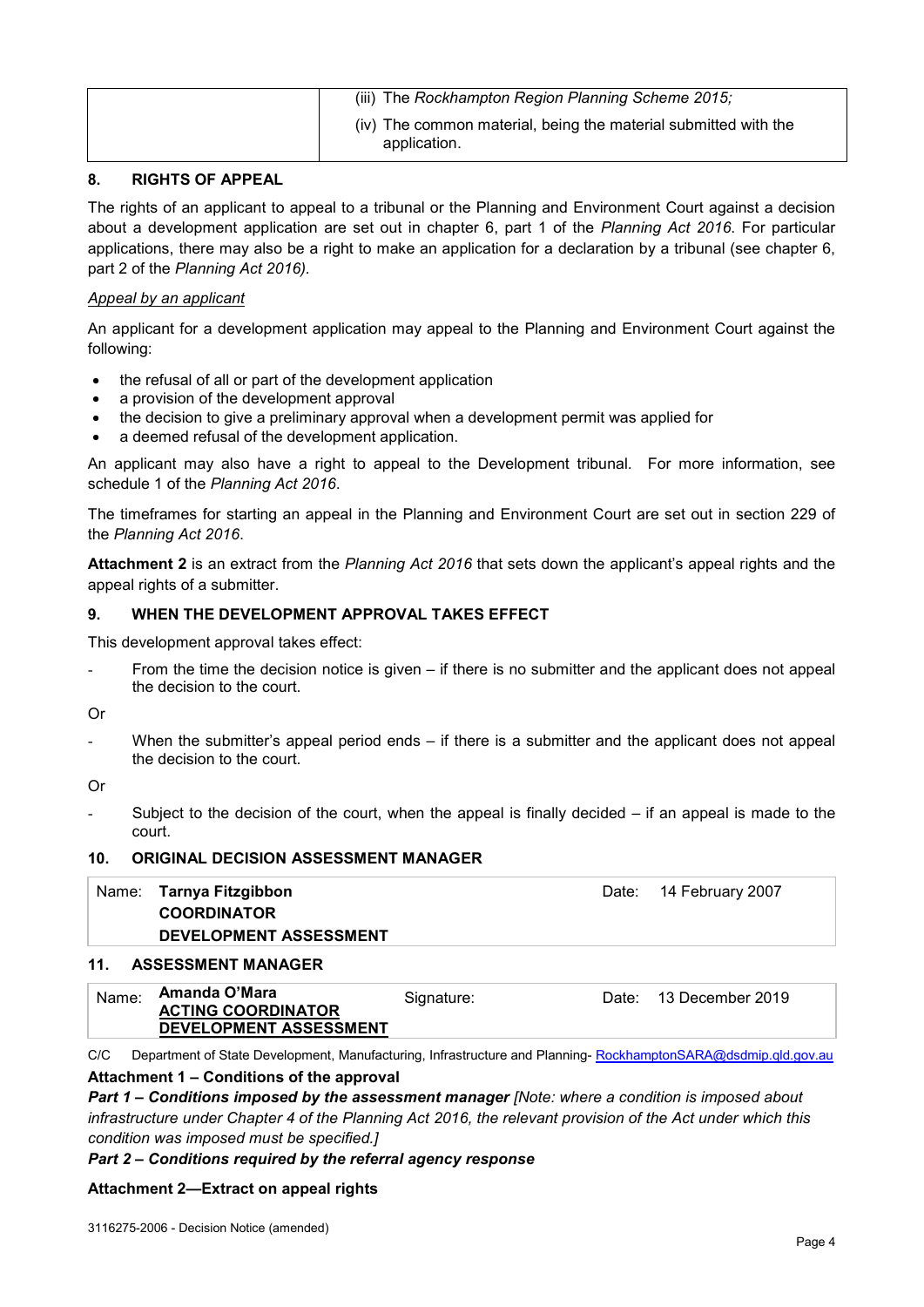

## **Attachment 1 – Part 1**

## **Rockhampton Regional Council Conditions**

*PLANNING ACT 2016*

## 1.0 APPROVED PLAN

The approved use and development must be completed and maintained generally in accordance with the approved drawings and documents, except where amended by the conditions of this permit:

| <b>Plan/Document Name</b>  | Plan Number     | Dated         |
|----------------------------|-----------------|---------------|
| Site Plan                  | DA1.01, Issue A | 15 March 2013 |
| Ground Floor - Area Plan   | DA2.01, Issue A | 15 March 2013 |
| First Floor - Area Plan    | DA2.02, Issue A | 15 March 2013 |
| Ground Floor Plan (part 1) | DA2.04, Issue A | 15 March 2013 |
| Ground Floor Plan (part 2) | DA2.05, Issue A | 15 March 2013 |
| First Floor Plan           | DA2.06, Issue A | 15 March 2013 |
| Elevations 1               | DA3.01, Issue A | 15 March 2013 |
| Elevations 2               | DA3.02, Issue A | 15 March 2013 |

The use permitted as part of this approval is a Hotel and Shop and this approval has a currency period of 16 years and will remain in force until 13 February 2024. Should the development not be completed within this timeframe this approval will lapse and a new application will need to be made to Council unless an approval has been obtained for an extension of this period.

## **Timing:**

To be maintained at all times after the commencement of the use.

## 2.0 BUILDING CERTIFICATION

Building plans are to be submitted to and approved by a registered building certifier. These plans are to be in accordance with the Building Act 1975 and the Standard Building Regulation 1993, Council's Local Planning Policies, the conditions of this approval and substantially in accordance with plans and documents submitted with this application and the Fitzroy Shire Planning Scheme 2005, apart from where amendments are required or dispensations have been granted in conjunction with this approval.

## **Timing:**

Prior to the commencement of the use.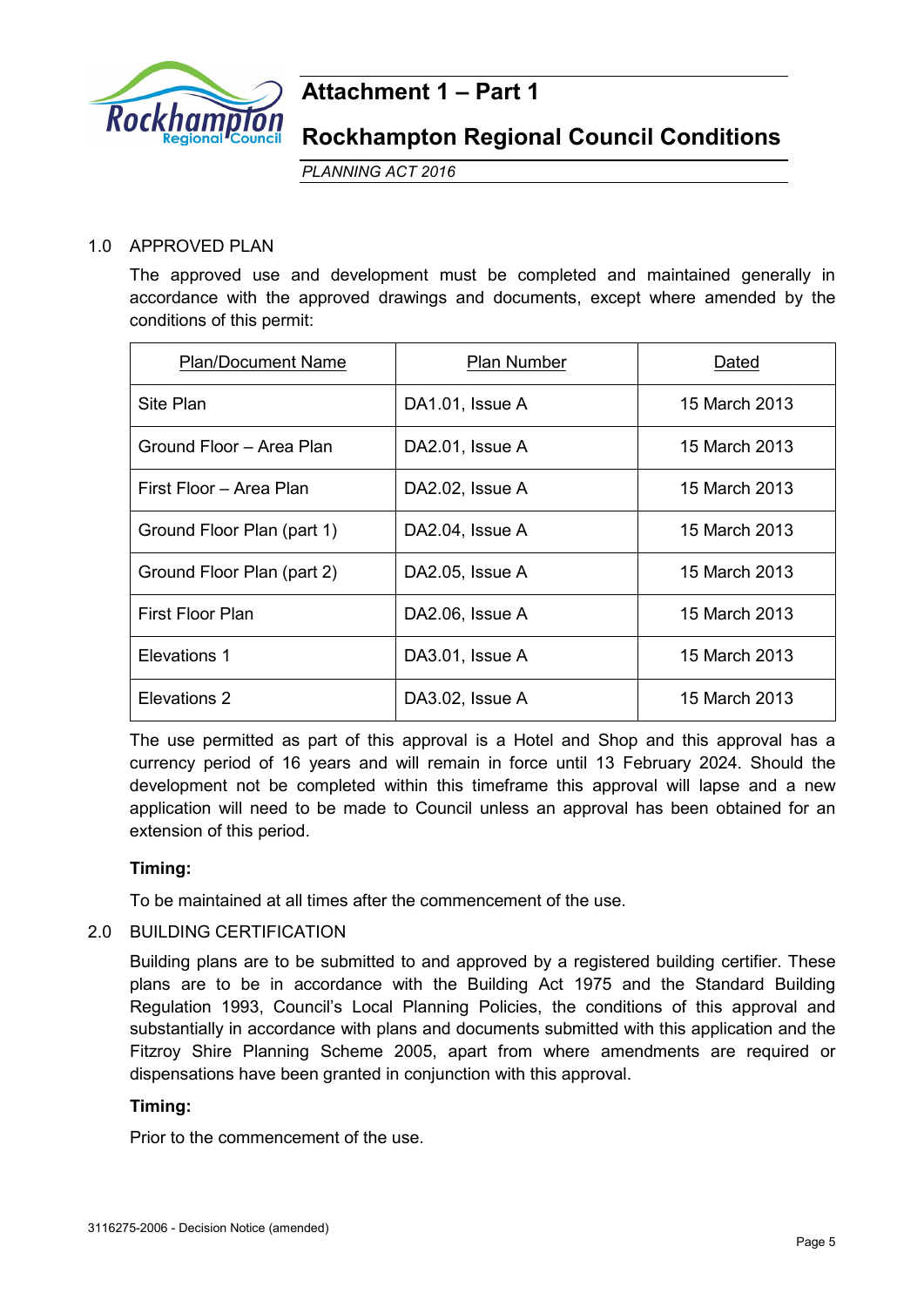## 3.0 AMENITY – LANDSCAPING REQUIREMENTS

- (a) Provide a three (3) metre wide landscaped buffer to both side boundaries to screen the use from neighbouring properties. Landscaping is to be provided in accordance with approved scaled landscape drawings prepared by a suitably qualified professional. The plans should contain at least the following information:
	- Surveyed location and botanical name of existing vegetation, including species' height and spread, specifying vegetation to be retained and that to be removed;
	- ii. Any structures or significant vegetation on adjoining properties or road reserve that could impact upon the site;
	- iii. Existing contours and proposed finished levels for earthwork;
	- iv. Location of existing and proposed services;
	- v. Location and detail of subsurface, stormwater drainage and overland flow path of grassed swales;
	- vi. General identification of hard and soft landscape treatments;
	- vii. Location, species' botanical name, numbers and size of all proposed planting; and
	- viii. Location of slope batters steeper than 1:4.
- (b) Before commencing the works obtain approval for the landscape plan from the Chief Executive Officer.
- Note: The area immediately surrounding the hotel must be landscaped with fast growing trees and shrubs to achieve the requirements outline in point 'a' above. Trees and shrubs shall have a mature height of between 2.0 metres and 6.0 metres and utilise, wherever possible drought tolerant plant species appropriate for the local climatic conditions. This landscaping may include both soft and hard landscaping treatments and incorporate, if necessary, internal car parking allocations for this development.

## **Timing:**

Prior to the commencement of the use and to be maintained at all times thereafter.

## 4.0 AMENITY – SCREEN FENCING

Erect a solid screen fence along the northern and eastern boundaries of the site to a height of 1.8 metres.

## **Timing:**

Prior to the commencement of the use and to be maintained thereafter.

## 5.0 AMENITY – ADVERTISING

Advertising on the site shall be in accordance with the requirements set out in Fitzroy Shire Council (Control of Signs) Local Law No.9.

## **Timing:**

To be maintained at all times after the commencement of the use.

## 6.0 AMENITY – LIGHTING

Angle or shade lighting used to illuminate any areas of the premises so the light does not directly illuminate or cause any environmental nuisance (eg. glare) to any nearby premises or roadways.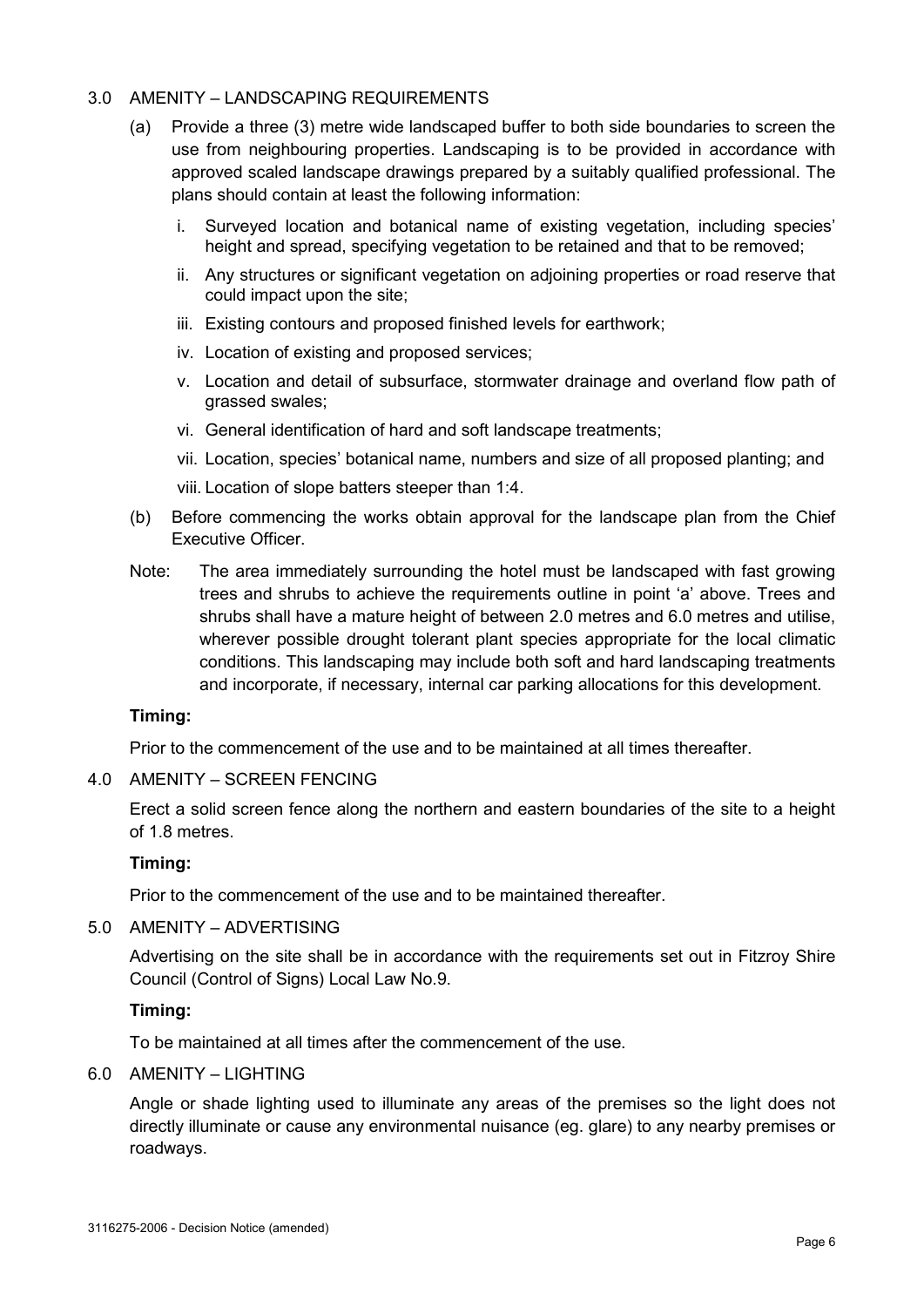## **Timing:**

To be maintained at all times after the commencement of use.

7.0 AMENITY – SERVICE VEHICLES

Limit the operation of delivery vehicles and/or waste collection services to between the hours of 7am and 10pm Monday to Saturday.

## **Timing:**

To be maintained at all times.

## 8.0 TRAFFIC AND TRANSPORT – CAR PARKING

Provide 118 car parking spaces including two (2) marked spaces for disabled persons and for the manoeuvring of the same on-site in accordance with an approved plan. All car parking spaces are to be designed in accordance with the Australian Standards for Off-Street Parking (ie. AS 2890.1-1993) and incorporate either a 150mm concrete herb or other approved

## **Timing:**

Prior to the commencement of the use and to be maintained at all times thereafter.

## 9.0 TRAFFIC AND TRANSPORT – PAVEMENT CONSTRUCTION

Construct pavements for car parking bays and access ways in one (1) of the following:

- a) Reinforced concrete with a minimum thickness of 100mm for parking areas and 150mm for access ways;
- b) Asphalt surfacing (25mm minimum for parking area and 35mm for manoeuvre areas) on top of a suitably designed gravel base; or
- c) Approved concrete pavers, on top of a suitably designed gravel base.

Pavements are to be designed by a Civil Engineer and line marked in accordance with Council's standards.

## **Timing:**

Prior to the commencement of the use and to be maintained at all times thereafter.

10.0 WATER AND SEWERAGE – CONNECT TO WATER SUPPLY AND SEWERAGE **SYSTEMS** 

Connect the development to Council's reticulated water supply and sewerage systems at a location to be determined by Council during Operational Works.

Note: Reference should be made to the current Gracemere Water Supply and Sewerage Planning Reports when determining the servicing requirements of this development. All works identified within these reports required for the servicing of this development shall be designed and constructed at the developer's expense.

## **11.0 Deleted**

## **12.0 Deleted**

13.0 TRAFFIC AND TRANSPORT – CONSTRUCTION WORKS

## **External Road Network**

All works carried out on Council's road network shall be designed and constructed in accordance with the Capricorn Municipal Development Manual unless otherwise specified below: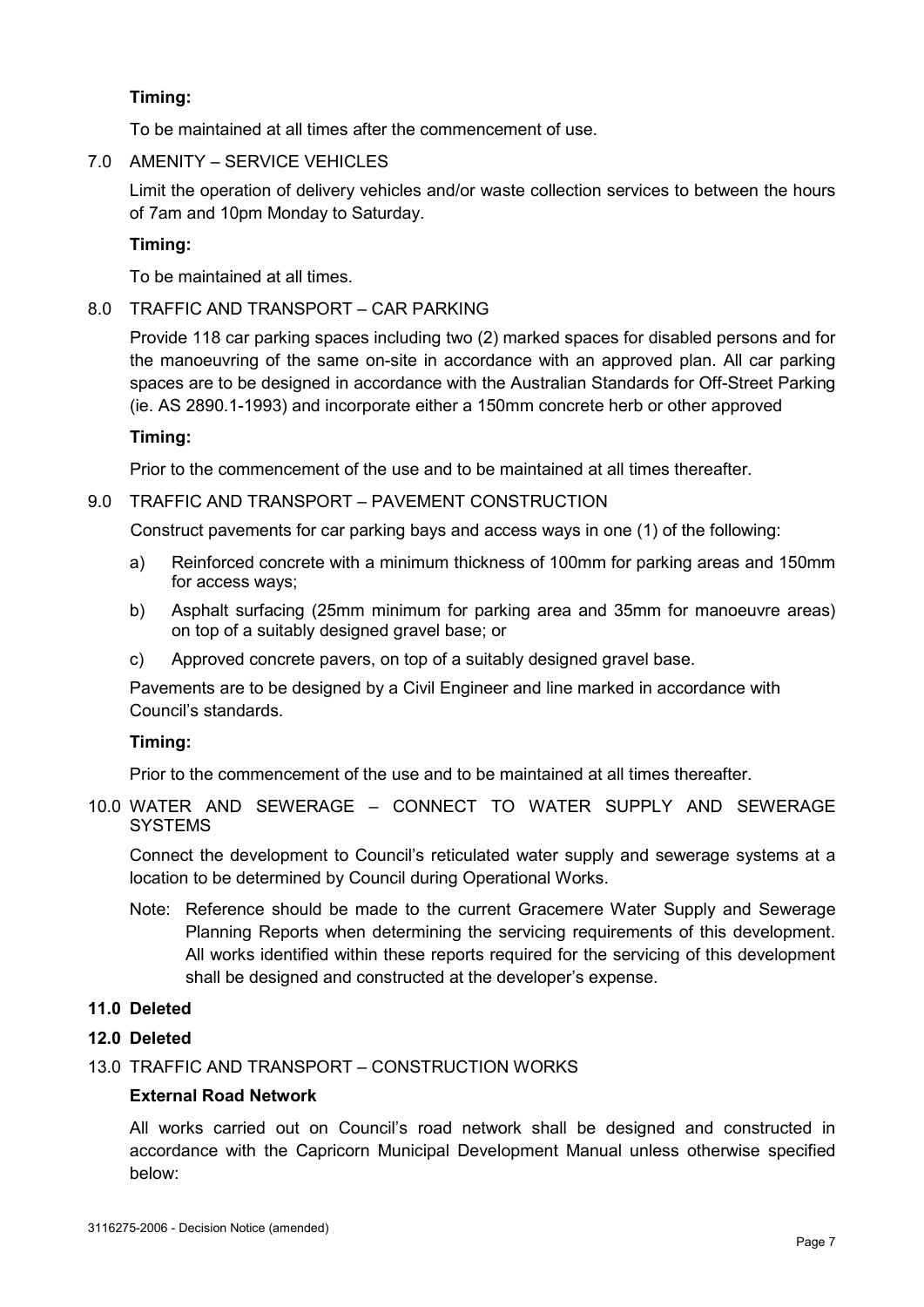#### John Street

Design and construct John Street including road widening's, associated kerb and channel and drainage works along the full frontage of the development. The final width of John Street shall be 12.0 metres.

#### **Pedestrian Footpath**

Design and construct a 2.0 metre wide concrete dual use pathway along the site's full frontage to Lawrie Street and John Street in accordance with the Capricorn Municipal Development Manual.

## **General**

Design plans for all works must be lodged and approved by the Chief Executive Officer prior to construction.

#### **Timing:**

Prior to the commencement of the use.

#### 14.0 STORMWATER DRAINAGE - GENERAL

Drainage from the development shall not adversely impact adjoining lots. Where an adverse impact is identified the developer is required to submit details of adequate measures to offset such.

During Operational Works the applicant/landowner must demonstrate that the existing stormwater infrastructure in John Street and Lawrie Street is sufficient to handle a 1 in 10 year ARI storm event.

#### **Timing:**

Prior to the commencement of the use.

## 15.0 STORMWATER DRAINAGE – GENERAL

- a) Adequately cater for all stormwater draining to the land, or stormwater flow paths, which are interfered with by the development, or filling of the subject land.
- b) Provide drainage easements, free of cost and compensation in Council's favour, over any drainage works on the land should such be required. The drainage system is to be designed to cater for a fully developed upstream catchment.

## **Timing:**

Prior to the commencement of the use.

## 16.0 WORKS – APPLICANT'S EXPENSE

All works, services, facilities and/or public utility alterations required by this approval or stated condition/s, whether carried out by Council or otherwise, shall be at the developer's expense unless otherwise specified.

## **Timing:**

Prior to the commencement of the use.

#### 17.0 WORKS – START OF WORKS

Work shall not commence on the construction (or upgrading) of any proposed (or existing) road, park or other facility under (or proposed to be transferred to) the control, trusteeship or ownership of Council until: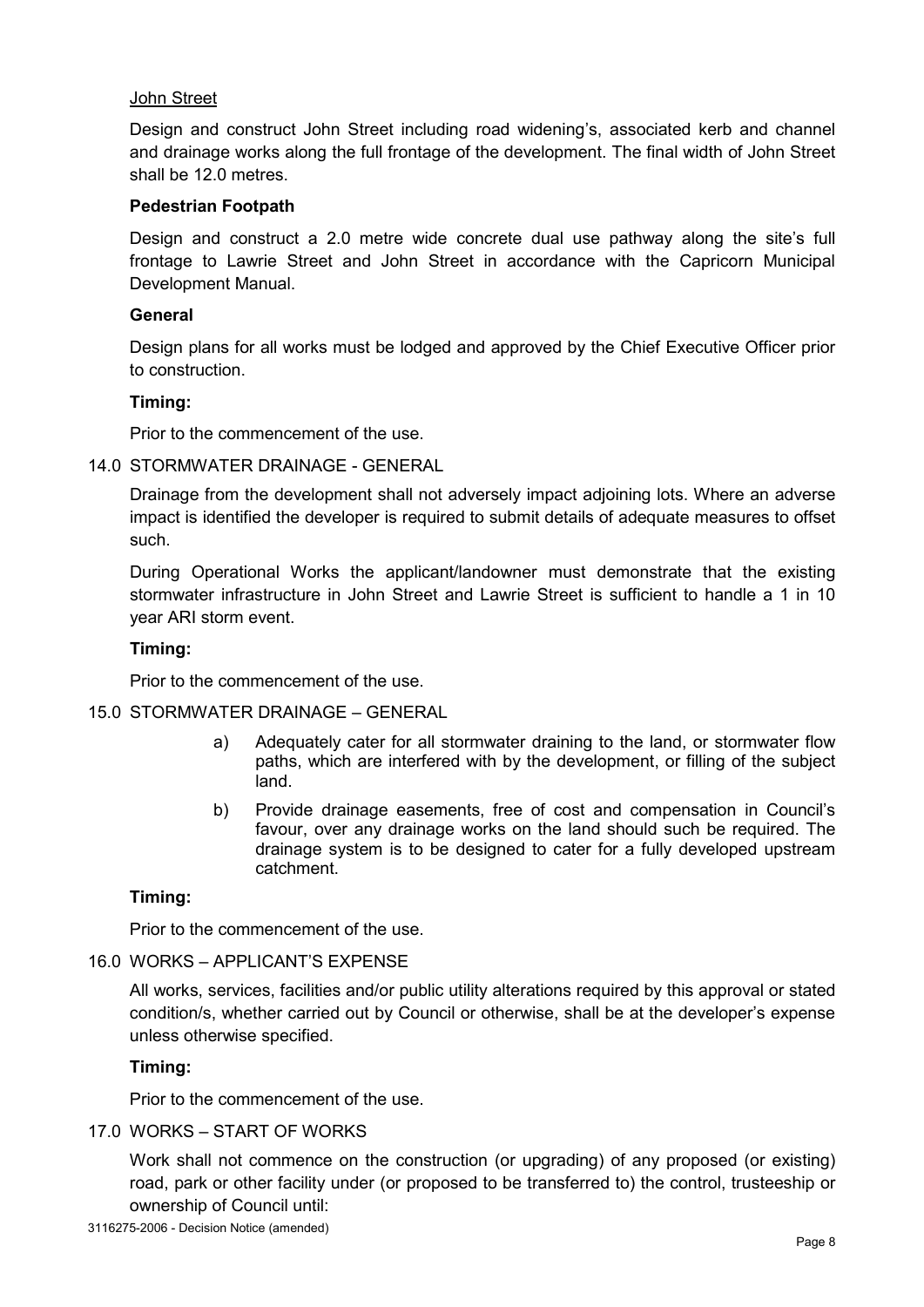- a) All engineering plans, drawings, specifications and drainage calculations for the work have been lodged for Council approval;
- b) Council's written approval for (a) has been issued; and
- c) Any appeal, which has been lodged against Council's decision to approve (with or without conditions) the development application, has been decided or resolved.

#### ADVISORY NOTES

## NOTE 1. Infrastructure Charges

This application is subject to infrastructure charges in accordance with Council policies. The charges are presented on an Infrastructure Charges Notice.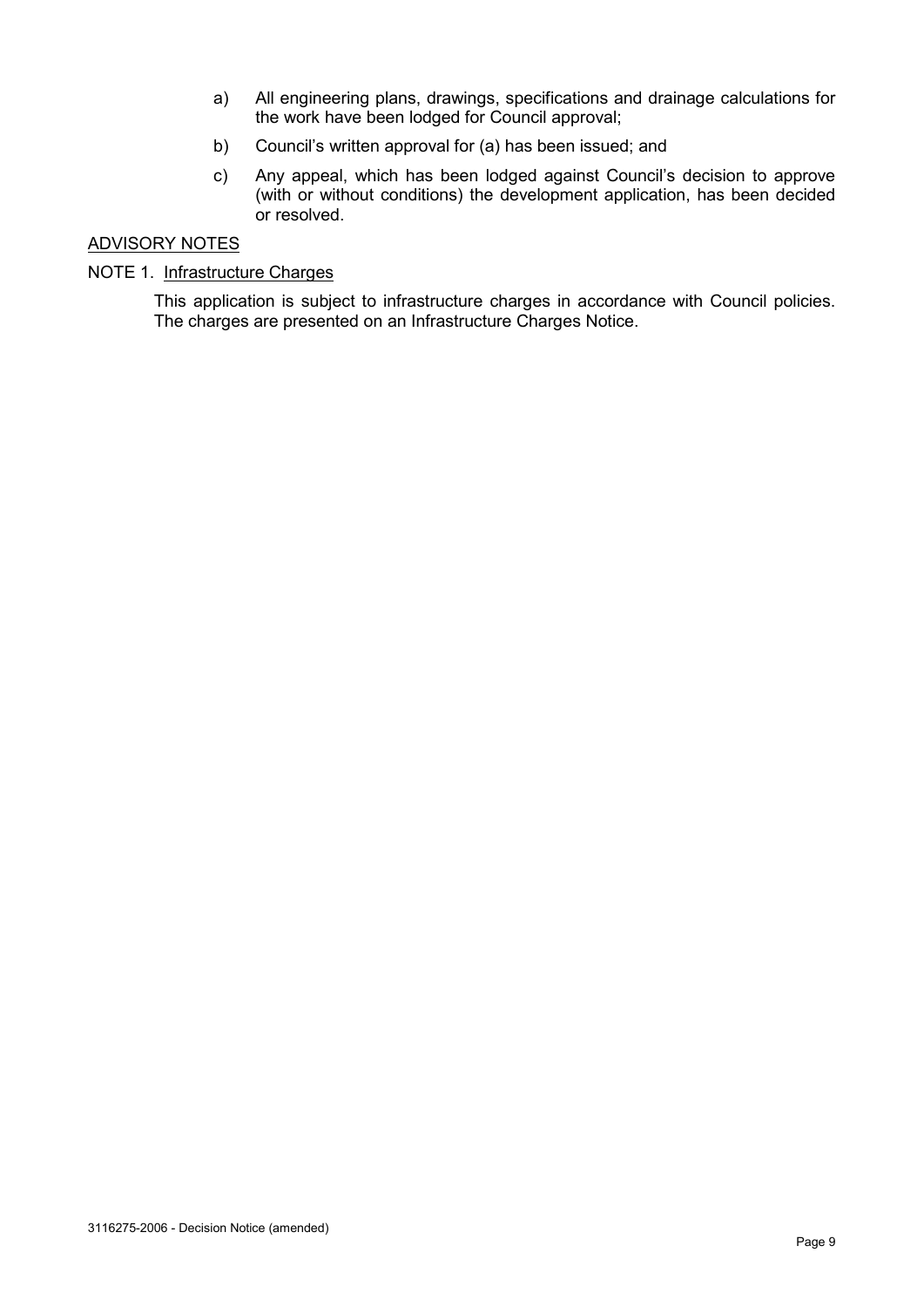

**Attachment 1 – Part 2 Referral Agency Conditions – Department of Infrastructure, Local Government and Planning** 

*PLANNING ACT 2016*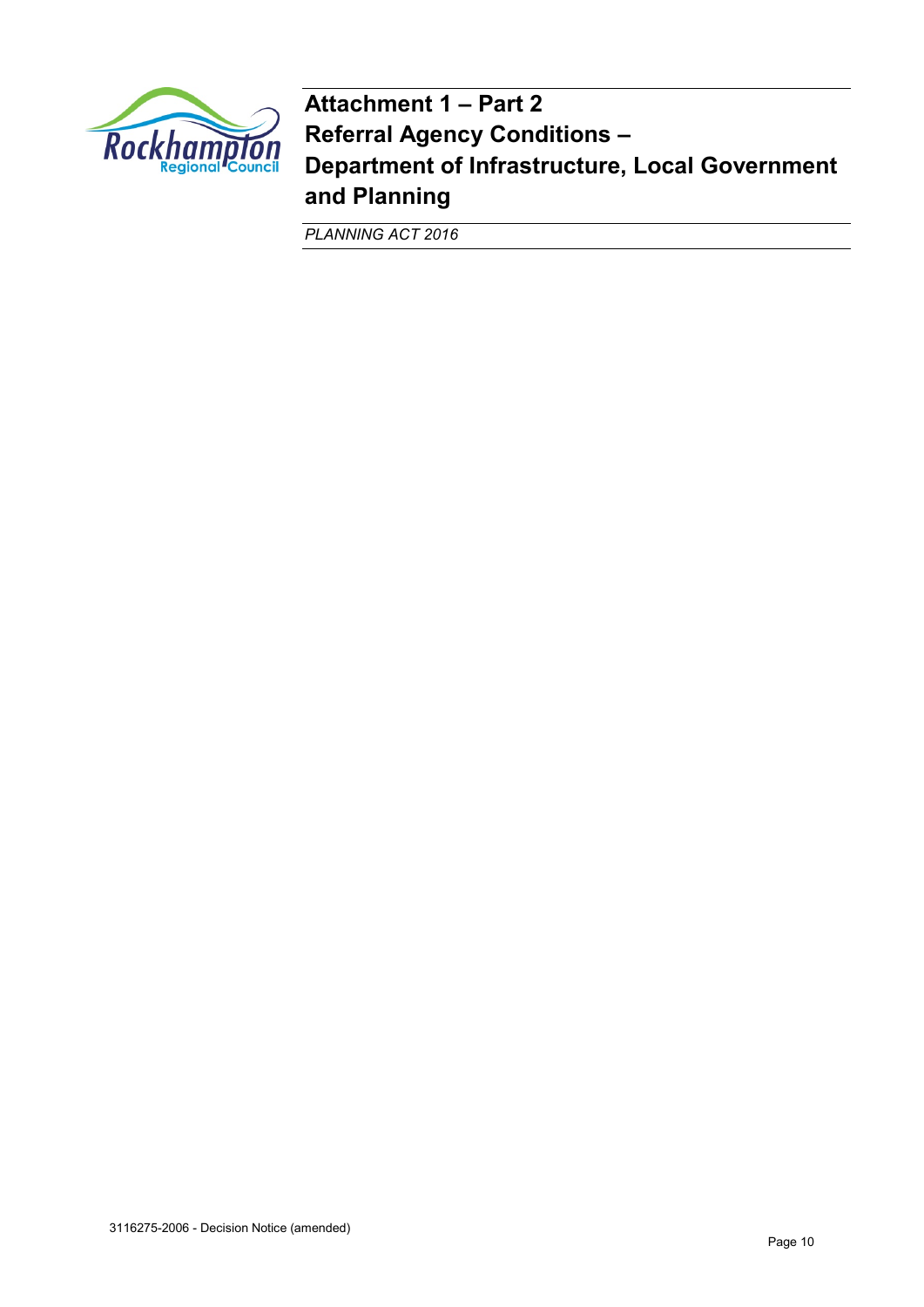

# **Attachment 2 - Appeal Rights**

*PLANNING ACT 2016*

The following is an extract from the *Planning Act 2016 (Chapter 6)*

#### *Appeal rights*

#### *229 Appeals to tribunal or P&E Court*

- (1) Schedule 1 states—
	- (a) matters that may be appealed to— (i)either a tribunal or the P&E Court; or (ii)only a tribunal; or
		- (iii)only the P&E Court; and
	- (b) the person—

(i)who may appeal a matter (the **appellant**); and (ii)who is a respondent in an appeal of the matter; and (iii)who is a co-respondent in an appeal of the matter; and

- (iv)who may elect to be a co-respondent in an appeal of the matter.
- (2) An appellant may start an appeal within the appeal period.
- (3) The **appeal period** is—
	- (a) for an appeal by a building advisory agency—10 business days after a decision notice for the decision is given to the agency or
	- (b) for an appeal against a deemed refusal—at any time after the deemed refusal happens; or
	- (c) for an appeal against a decision of the Minister, under chapter 7, part 4, to register premises or to renew the registration of premises—20 business days after a notice is published under section 269(3)(a) or (4); or
	- (d) for an appeal against an infrastructure charges notice— 20 business days after the infrastructure charges notice is given to the person; or
	- (e) for an appeal about a deemed approval of a development application for which a decision notice has not been given—30 business days after the applicant gives the deemed approval notice to the assessment manager; or
	- (f) for any other appeal—20 business days after a notice of the decision for the matter, including an enforcement notice, is given to the person.
	- Note—

See the P&E Court Act for the court's power to extend the appeal period.

- (4) Each respondent and co-respondent for an appeal may be heard in the appeal.
- (5) If an appeal is only about a referral agency's response, the assessment manager may apply to the tribunal or P&E Court to withdraw from the appeal.
- (6) To remove any doubt, it is declared that an appeal against an infrastructure charges notice must not be about—
	- (a) the adopted charge itself; or
	- (b) for a decision about an offset or refund—
		- (i) the establishment cost of trunk infrastructure identified in a LGIP; or
		- (ii) the cost of infrastructure decided using the method
	- included in the local government's charges resolution.

#### **230 Notice of appeal**

- (1) An appellant starts an appeal by lodging, with the registrar of the tribunal or P&E Court, a notice of appeal that— (a) is in the approved form; and
	- (b) succinctly states the grounds of the appeal.
- (2) The notice of appeal must be accompanied by the required fee.
- (3) The appellant or, for an appeal to a tribunal, the registrar must, within the service period, give a copy of the notice of appeal to—

(a) the respondent for the appeal; and

3116275-2006 - Decision Notice (amended)

- (b) each co-respondent for the appeal; and
- (c) for an appeal about a development application under schedule 1, table 1, item 1—each principal submitter for the development application; and
- (d) for an appeal about a change application under schedule 1, table 1, item 2—each principal submitter for the change application; and
- (e) each person who may elect to become a co-respondent for the appeal, other than an eligible submitter who is not a principal submitter in an appeal under paragraph (c) or (d); and
- (f) for an appeal to the P&E Court—the chief executive; and
- (g) for an appeal to a tribunal under another Act—any other person who the registrar considers appropriate.
- (4) The **service period** is—
	- (a) if a submitter or advice agency started the appeal in the P&E Court—2 business days after the appeal is started; or
	- (b) otherwise—10 business days after the appeal is started.
- (5) A notice of appeal given to a person who may elect to be a co-respondent must state the effect of subsection
- (6) A person elects to be a co-respondent by filing a notice of election, in the approved form, within 10 business days after the notice of appeal is given to the person*.*
- **231 Other appeals**
- (1) Subject to this chapter, schedule 1 and the P&E Court Act, unless the Supreme Court decides a decision or other matter under this Act is affected by jurisdictional error, the decision or matter is non-appealable.
- (2) The Judicial Review Act 1991, part 5 applies to the decision or matter to the extent it is affected by jurisdictional error.
- (3) A person who, but for subsection (1) could have made an application under the Judicial Review Act 1991 in relation to the decision or matter, may apply under part 4 of that Act for a statement of reasons in relation to the decision or matter
- (4) In this section— **decision** includes—
	- (a) conduct engaged in for the purpose of making a decision; and
	- (b) other conduct that relates to the making of a decision; and
	- (c) the making of a decision or the failure to make a decision; and
	- (d) a purported decision; and
	- (e) a deemed refusal.

**non-appealable**, for a decision or matter, means the decision or matter—

- (a) is final and conclusive; and
- (b) may not be challenged, appealed against, reviewed, quashed, set aside or called into question in any other way under the Judicial Review Act 1991 or otherwise, whether by the Supreme Court, another court, a tribunal or another entity; and
- (c) is not subject to any declaratory, injunctive or other order of the Supreme Court, another court, a tribunal or another entity on any ground.

#### **232 Rules of the P&E Court**

- (1) A person who is appealing to the P&E Court must comply with the rules of the court that apply to the appeal.
- (2) However, the P&E Court may hear and decide an appeal even if the person has not complied with rules of the P&E Court.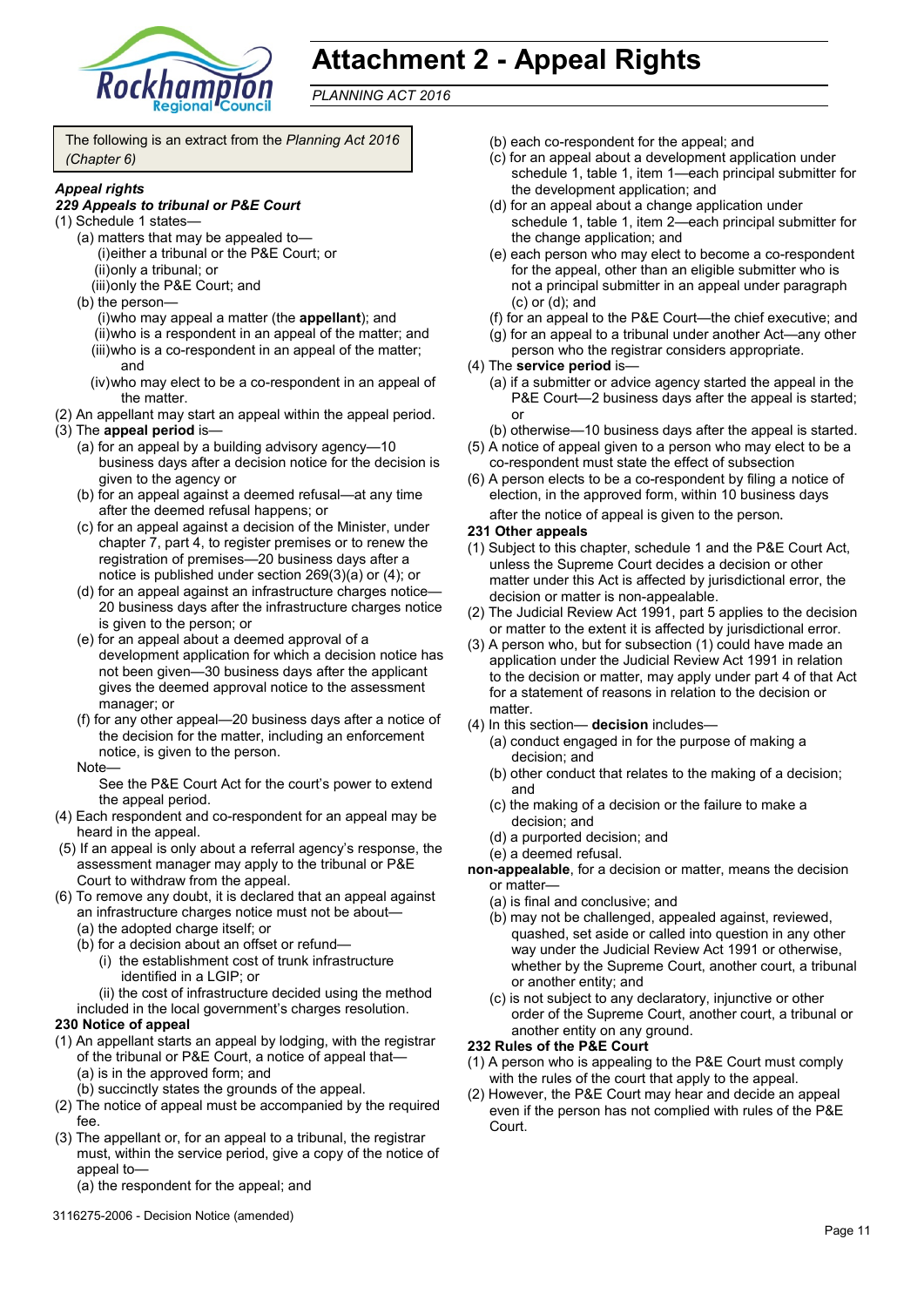

# **Appeal Rights**

*PLANNING ACT 2016*

# **Schedule 1**

#### **Appeals section 229 1 Appeal rights and parties to appeals**

- (1) Table 1 states the matters that may be appealed to—(a) the P&E court; or (b) a tribunal.
- (2) However, table 1 applies to a tribunal only if the matter involves—
	- (a) the refusal, or deemed refusal of a development application, for—
	- (i) a material change of use for a classified building; or
	- (ii) operational work associated with building work, a retaining wall, or a tennis court; or
	- (b) a provision of a development approval for—
	- (i) a material change of use for a classified building; or
- (ii) operational work associated with building work, a retaining wall, or a tennis court; or
	- (c) if a development permit was applied for—the decision to give a preliminary approval for—
		- (i) a material change of use for a classified building; or
		- (ii) operational work associated with building work, a retaining wall, or a tennis court; or
	- (d) a development condition if—
		- (i) the development approval is only for a material change of use that involves the use of a building classified under the Building Code as a class 2 building; and
		- (ii) the building is, or is proposed to be, not more than 3 storeys; and
		- (iii) the proposed development is for not more than 60 sole-occupancy units; or
	- (e) a decision for, or a deemed refusal of, an extension application for a development approval that is only for a material change of use of a classified building; or
	- (f) a decision for, or a deemed refusal of, a change application for a development approval that is only for a material change of use of a classified building; or
	- (g) a matter under this Act, to the extent the matter relates to—
		- (i) the Building Act, other than a matter under that Act that may or must be decided by the Queensland Building and Construction Commission; or
		- (ii) the Plumbing and Drainage Act, part 4 or 5; or
	- (h) a decision to give an enforcement notice in relation to a matter under paragraphs (a) to (g); or
	- (i) a decision to give an infrastructure charges notice; or
	- (j) the refusal, or deemed refusal, of a conversion application; or
	- (k) a matter that, under another Act, may be appealed to the tribunal; or
	- (l) a matter prescribed by regulation.
- (3) Also, table 1 does not apply to a tribunal if the matter
- involves—
	- (a) for a matter in subsection  $(2)(a)$  to  $(d)$ 
		- (i) a development approval for which the development application required impact assessment; and
		- (ii) a development approval in relation to which the assessment manager received a properly made submission for the development application; or
	- (b) a provision of a development approval about the identification or inclusion, under a variation approval, of a matter for the development.
- (4) Table 2 states the matters that may be appealed only to the P&E Court.
- (5) Table 3 states the matters that may be appealed only to the tribunal.
- (6) In each table—
	- (a) column 1 states the appellant in the appeal; and
	- (b) column 2 states the respondent in the appeal; and
	- (c) column 3 states the co-respondent (if any) in the appeal; and
	- (d) column 4 states the co-respondents by election (if any) in the appeal.
- (7) If the chief executive receives a notice of appeal under section 230(3)(f), the chief executive may elect to be a corespondent in the appeal.

| Table 1<br>Appeals to the P&E Court and, for certain matters, to a tribunal                                                                                                                                                                                                                                                                    |                                                          |                        |                                |  |  |
|------------------------------------------------------------------------------------------------------------------------------------------------------------------------------------------------------------------------------------------------------------------------------------------------------------------------------------------------|----------------------------------------------------------|------------------------|--------------------------------|--|--|
| 1. Development applications<br>An appeal may be made against-<br>(a) the refusal of all or part of the development application; or<br>(b) the deemed refusal of the development application; or<br>(c) a provision of the development approval; or<br>(d) if a development permit was applied for-the decision to give a preliminary approval. |                                                          |                        |                                |  |  |
| Column 1                                                                                                                                                                                                                                                                                                                                       | Column 2                                                 | Column 3               | Column 4                       |  |  |
| Appellant                                                                                                                                                                                                                                                                                                                                      | Co-respondent by election<br>Respondent<br>Co-respondent |                        |                                |  |  |
| $($ if any $)$<br>$(if$ any)                                                                                                                                                                                                                                                                                                                   |                                                          |                        |                                |  |  |
| The applicant                                                                                                                                                                                                                                                                                                                                  | The assessment                                           | If the appeal is about | 1 A concurrence agency that is |  |  |
|                                                                                                                                                                                                                                                                                                                                                | manager                                                  | a concurrence          | not a co-respondent            |  |  |

agency's referral

| 2 If a chosen Assessment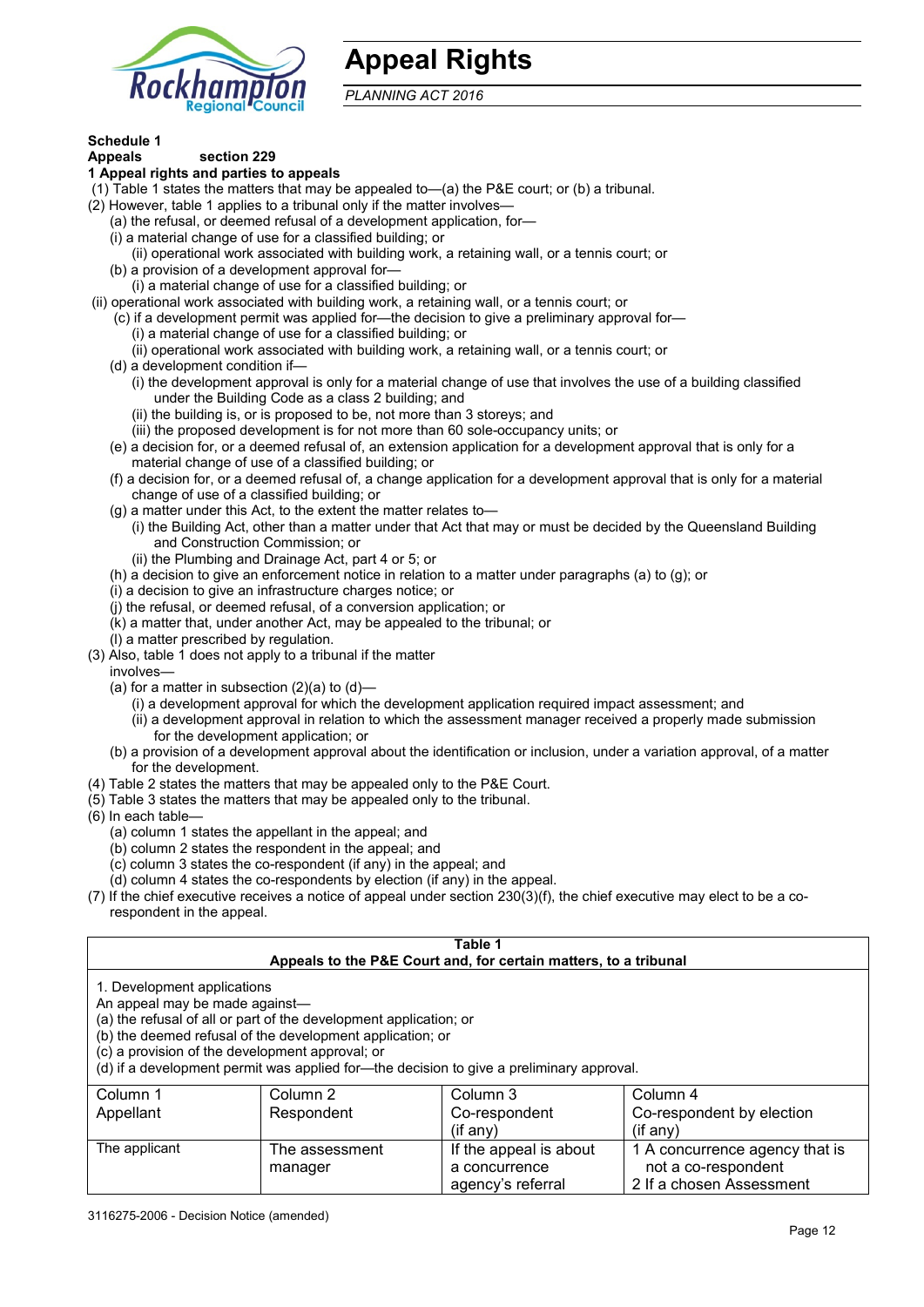| Table 1<br>Appeals to the P&E Court and, for certain matters, to a tribunal                                                                                                                                                                                                                                                                                                                                                                                                                                                                                                                                                                                                                                                                                                                                                                                                                 |                                                                                                                               |                                                                 |                                                                                                                                                                                                                                                                                                                                                 |
|---------------------------------------------------------------------------------------------------------------------------------------------------------------------------------------------------------------------------------------------------------------------------------------------------------------------------------------------------------------------------------------------------------------------------------------------------------------------------------------------------------------------------------------------------------------------------------------------------------------------------------------------------------------------------------------------------------------------------------------------------------------------------------------------------------------------------------------------------------------------------------------------|-------------------------------------------------------------------------------------------------------------------------------|-----------------------------------------------------------------|-------------------------------------------------------------------------------------------------------------------------------------------------------------------------------------------------------------------------------------------------------------------------------------------------------------------------------------------------|
|                                                                                                                                                                                                                                                                                                                                                                                                                                                                                                                                                                                                                                                                                                                                                                                                                                                                                             |                                                                                                                               | response-the<br>concurrence agency                              | manager is the respondent-<br>the prescribed assessment<br>manager<br>3 Any eligible advice agency for<br>the application<br>4 Any eligible submitter for the<br>application                                                                                                                                                                    |
| 2. Change applications<br>An appeal may be made against-<br>(b) a deemed refusal of a change application.                                                                                                                                                                                                                                                                                                                                                                                                                                                                                                                                                                                                                                                                                                                                                                                   |                                                                                                                               |                                                                 | (a) a responsible entity's decision for a change application, other than a decision made by the P&E court; or                                                                                                                                                                                                                                   |
| Column 1<br>Appellant                                                                                                                                                                                                                                                                                                                                                                                                                                                                                                                                                                                                                                                                                                                                                                                                                                                                       | Column <sub>2</sub><br>Respondent                                                                                             | Column 3<br>Co-respondent<br>(if any)                           | Column 4<br>Co-respondent by election<br>(if any)                                                                                                                                                                                                                                                                                               |
| 1 The applicant<br>2 If the responsible<br>entity is the<br>assessment<br>manager-an<br>affected entity that<br>gave a pre-request<br>notice or response<br>notice                                                                                                                                                                                                                                                                                                                                                                                                                                                                                                                                                                                                                                                                                                                          | The responsible<br>entity                                                                                                     | If an affected entity<br>starts the appeal-the<br>applicant     | 1 A concurrence agency for the<br>development application<br>2 If a chosen assessment<br>manager is the respondent-<br>the prescribed assessment<br>manager<br>3 A private certifier for the<br>development application<br>4 Any eligible advice agency for<br>the change application<br>5 Any eligible submitter for the<br>change application |
| 3. Extension applications<br>An appeal may be made against-                                                                                                                                                                                                                                                                                                                                                                                                                                                                                                                                                                                                                                                                                                                                                                                                                                 | (a) the assessment manager's decision about an extension application; or<br>(b) a deemed refusal of an extension application. |                                                                 |                                                                                                                                                                                                                                                                                                                                                 |
| Column 1<br>Appellant                                                                                                                                                                                                                                                                                                                                                                                                                                                                                                                                                                                                                                                                                                                                                                                                                                                                       | Column <sub>2</sub><br>Respondent                                                                                             | Column 3<br>Co-respondent<br>(if any)                           | Column 4<br>Co-respondent by election<br>(if any)                                                                                                                                                                                                                                                                                               |
| 1 1 The applicant<br>2 For a matter other<br>than a deemed<br>refusal of an<br>extension<br>application $-$ a<br>concurrence<br>agency, other than<br>the chief executive,<br>for the application                                                                                                                                                                                                                                                                                                                                                                                                                                                                                                                                                                                                                                                                                           | The assessment<br>manager                                                                                                     | If a concurrence<br>agency starts the<br>appeal - the applicant | If a chosen assessment<br>manager is the respondent - the<br>prescribed assessment manager                                                                                                                                                                                                                                                      |
| 4. Infrastructure charges notices<br>An appeal may be made against an infrastructure charges notice on 1 or more of the following grounds<br>a) The notice involved an error relating to $-$<br>(i) The application of the relevant adopted charge; or<br>Examples of errors in applying an adopted charge -<br>The incorrect application of gross floor area for a non-residential development<br>Applying an incorrect 'use category', under a regulation, to the development<br>The working out of extra demands, for section 120; or<br>(i)<br>An offset or refund; or<br>(ii)<br>b) The was no decision about an offset or refund; or<br>c) If the infrastructure charges notice states a refund will be given – the timing for giving the refund; or<br>d) The amount of the charge is so unreasonable that no reasonable relevant local government could have<br>imposed the amount. |                                                                                                                               |                                                                 |                                                                                                                                                                                                                                                                                                                                                 |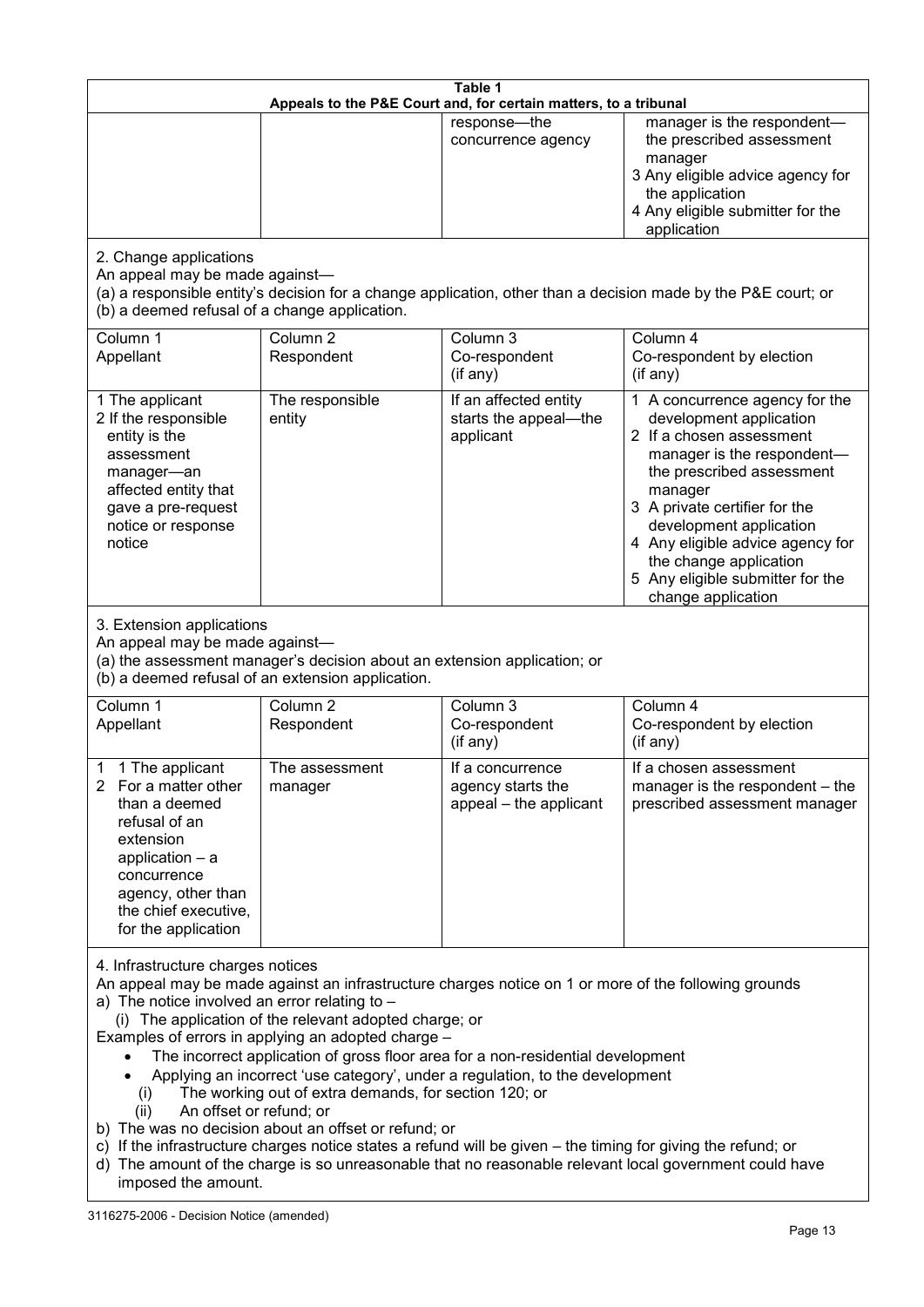|                                                                                                                 |                                                                                                                                                       | Table 1                                                                           |                                                                                                                                                                                                                     |  |  |
|-----------------------------------------------------------------------------------------------------------------|-------------------------------------------------------------------------------------------------------------------------------------------------------|-----------------------------------------------------------------------------------|---------------------------------------------------------------------------------------------------------------------------------------------------------------------------------------------------------------------|--|--|
|                                                                                                                 |                                                                                                                                                       | Appeals to the P&E Court and, for certain matters, to a tribunal                  |                                                                                                                                                                                                                     |  |  |
| Column 1<br>Appellant                                                                                           | Column <sub>2</sub><br>Respondent                                                                                                                     | Column 3<br>Co-respondent<br>(if any)                                             | Column 4<br>Co-respondent by election<br>(if any)                                                                                                                                                                   |  |  |
| The person given the<br>Infrastructure charges<br>notice                                                        | The local government<br>that gave the<br>infrastructure charges<br>notice                                                                             | $\blacksquare$                                                                    | $\blacksquare$                                                                                                                                                                                                      |  |  |
| 5. Conversion applications<br>An appeal may be made against-<br>(a) the refusal of a conversion application; or | (b) a deemed refusal of a conversion application.                                                                                                     |                                                                                   |                                                                                                                                                                                                                     |  |  |
| Column 1<br>Appellant                                                                                           | Column <sub>2</sub><br>Respondent                                                                                                                     | Column 3<br>Co-respondent<br>(if any)                                             | Column 4<br>Co-respondent by election<br>$($ if any $)$                                                                                                                                                             |  |  |
| The applicant                                                                                                   | The local government<br>to which the conversion<br>application was made                                                                               |                                                                                   |                                                                                                                                                                                                                     |  |  |
| 6. Enforcement notices                                                                                          | An appeal may be made against the decision to give an enforcement notice.                                                                             |                                                                                   |                                                                                                                                                                                                                     |  |  |
| Column 1<br>Appellant                                                                                           | Column <sub>2</sub><br>Respondent                                                                                                                     | Column 3<br>Co-respondent<br>(if any)                                             | Column 4<br>Co-respondent by election<br>(if any)                                                                                                                                                                   |  |  |
| The person given the<br>enforcement notice                                                                      | The enforcement<br>authority                                                                                                                          |                                                                                   | If the enforcement authority is<br>not the local government for<br>the premises in relation to which<br>the offence is alleged to have<br>happened-the local<br>government                                          |  |  |
|                                                                                                                 | Table 2                                                                                                                                               |                                                                                   |                                                                                                                                                                                                                     |  |  |
|                                                                                                                 |                                                                                                                                                       | Appeals to the P&E Court only                                                     |                                                                                                                                                                                                                     |  |  |
| 1. Appeals from tribunal<br>section 252, on the ground of-<br>(b) jurisdictional error.                         | An appeal may be made against a decision of a tribunal, other than a decision under<br>(a) an error or mistake in law on the part of the tribunal; or |                                                                                   |                                                                                                                                                                                                                     |  |  |
| Column 1<br>Appellant                                                                                           | Column <sub>2</sub><br>Respondent                                                                                                                     | Column 3<br>Co-respondent<br>(if any)                                             | Column 4<br>Co-respondent by election<br>(if any)                                                                                                                                                                   |  |  |
| A party to the<br>proceedings for the<br>decision                                                               | The other party to the<br>proceedings for the<br>decision                                                                                             |                                                                                   |                                                                                                                                                                                                                     |  |  |
| 2. Eligible submitter appeals<br>or<br>(b) a variation request.                                                 | application, to the extent that the decision relates to-                                                                                              |                                                                                   | An appeal may be made against the decision to give a development approval, or an approval for a change<br>(a) any part of the development application for the development approval that required impact assessment; |  |  |
| Column 1<br>Appellant                                                                                           | Column <sub>2</sub><br>Respondent                                                                                                                     | Column 3<br>Co-respondent<br>(if any)                                             | Column 4<br>Co-respondent by election<br>(if any)                                                                                                                                                                   |  |  |
| 1 For a development<br>application-an<br>eligible submitter for<br>the development                              | 1 For a development<br>application-the<br>assessment<br>manager                                                                                       | 1 The applicant<br>2 If the appeal is about<br>a concurrence<br>agency's referral | Another eligible<br>submitter for the<br>application                                                                                                                                                                |  |  |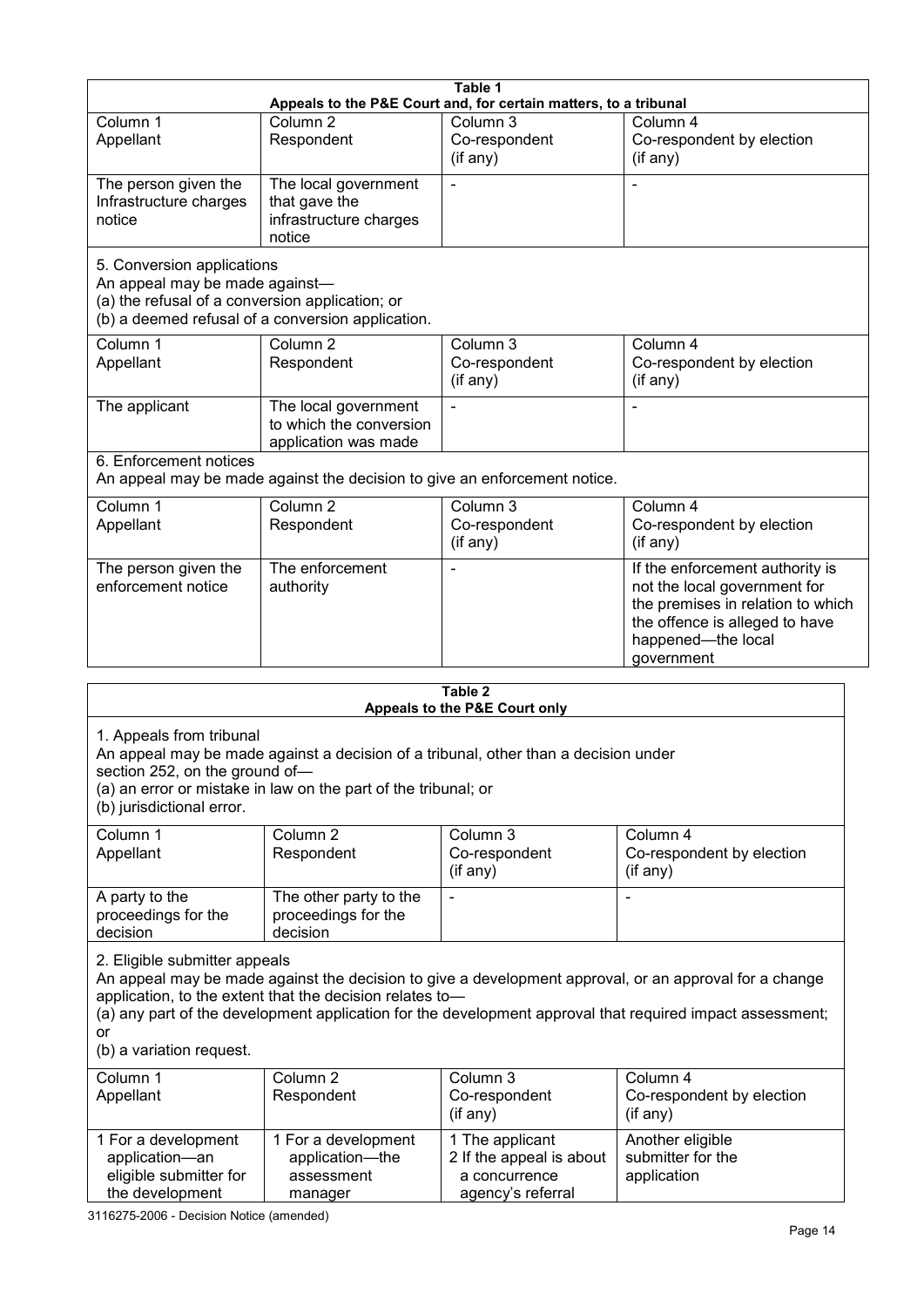| Table 2<br>Appeals to the P&E Court only                                                                                                                                                                                                                                                                                                                                                                           |                                                                                                                                                                                                      |                                                                                                                         |                                                                                        |
|--------------------------------------------------------------------------------------------------------------------------------------------------------------------------------------------------------------------------------------------------------------------------------------------------------------------------------------------------------------------------------------------------------------------|------------------------------------------------------------------------------------------------------------------------------------------------------------------------------------------------------|-------------------------------------------------------------------------------------------------------------------------|----------------------------------------------------------------------------------------|
| application<br>2 For a change<br>application-an<br>eligible submitter for<br>the change<br>application                                                                                                                                                                                                                                                                                                             | 2 For a change<br>application-the<br>responsible entity                                                                                                                                              | response-the<br>concurrence agency                                                                                      |                                                                                        |
| 3. Eligible submitter and eligible advice agency appeals<br>An appeal may be made against a provision of a development approval, or failure to<br>include a provision in the development approval, to the extent the matter relates to-<br>(a) any part of the development application or the change application, for the development approval, that<br>required impact assessment; or<br>(b) a variation request. |                                                                                                                                                                                                      |                                                                                                                         |                                                                                        |
| Column 1<br>Appellant                                                                                                                                                                                                                                                                                                                                                                                              | Column <sub>2</sub><br>Respondent                                                                                                                                                                    | Column 3<br>Co-respondent<br>(if any)                                                                                   | Column 4<br>Co-respondent by election<br>(if any)                                      |
| 1 For a development<br>application-an<br>eligible submitter for<br>the development<br>application<br>2 For a change<br>application-an<br>eligible submitter for<br>the change<br>application<br>3 An eligible advice<br>agency for the<br>development<br>application or change<br>application                                                                                                                      | 1 For a development<br>application-the<br>assessment<br>manager<br>2 For a change<br>application-the<br>responsible entity                                                                           | 1 The applicant<br>2 If the appeal is about<br>a concurrence<br>agency's referral<br>response-the<br>concurrence agency | Another eligible submitter for<br>the application                                      |
| 4. Compensation claims<br>An appeal may be made against-                                                                                                                                                                                                                                                                                                                                                           | (a) a decision under section 32 about a compensation claim; or<br>(b) a decision under section 265 about a claim for compensation; or<br>(c) a deemed refusal of a claim under paragraph (a) or (b). |                                                                                                                         |                                                                                        |
| Column 1<br>Appellant                                                                                                                                                                                                                                                                                                                                                                                              | Column <sub>2</sub><br>Respondent                                                                                                                                                                    | Column $3$<br>Co-respondent<br>(if any)                                                                                 | Column 4<br>Co-respondent by election<br>(if any)                                      |
| A person dissatisfied<br>with the decision                                                                                                                                                                                                                                                                                                                                                                         | The local<br>government to which<br>the claim was made                                                                                                                                               |                                                                                                                         |                                                                                        |
| 5. Registered premises                                                                                                                                                                                                                                                                                                                                                                                             |                                                                                                                                                                                                      | An appeal may be made against a decision of the Minister under chapter 7, part 4.                                       |                                                                                        |
| Column 1<br>Appellant                                                                                                                                                                                                                                                                                                                                                                                              | Column <sub>2</sub><br>Respondent                                                                                                                                                                    | Column 3<br>Co-respondent<br>(if any)                                                                                   | Column 4<br>Co-respondent by election<br>(if any)                                      |
| 1 A person given a<br>decision notice about<br>the decision<br>2 If the decision is to<br>register premises or<br>renew the<br>registration of<br>premises-an owner<br>or occupier of<br>premises in the                                                                                                                                                                                                           | The Minister                                                                                                                                                                                         |                                                                                                                         | If an owner or occupier starts<br>the appeal – the owner of the<br>registered premises |

3116275-2006 - Decision Notice (amended)